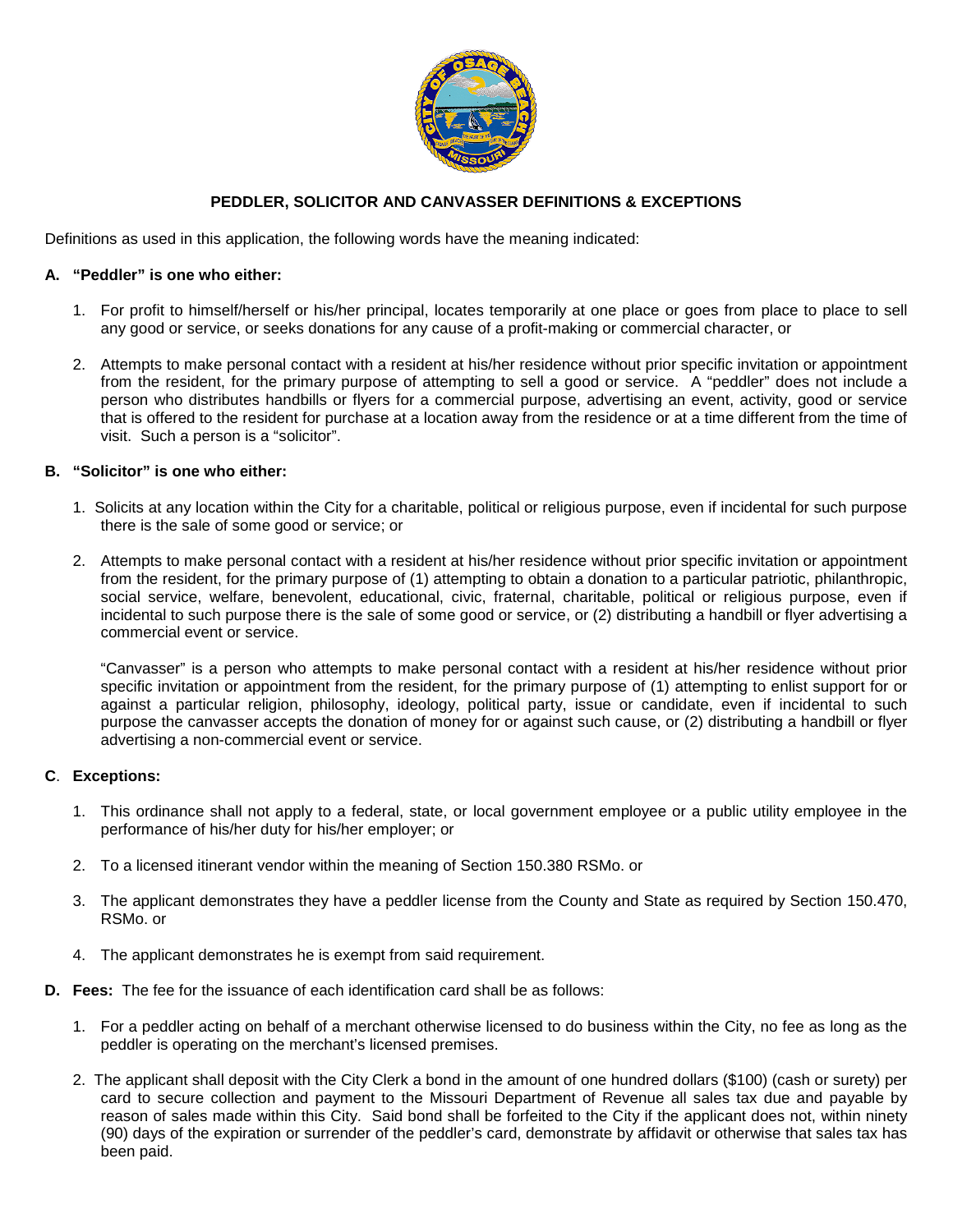- 3. For a solicitor (including a commercial solicitor advertising an event, activity, good or service for purchase at a location away from the solicitors premises – no fee.
- 4. For a charitable organization recognized by the Internal Revenue Service (IRS) as a 501(c) (3) exempt organization – no fee.
- 5. For a canvasser requesting an identification card no fee.
- **E. Distribution of Handbills and Commercial Flyers**. In addition to the other regulations contained herein, a solicitor or canvasser leaving handbills or commercial flyers about the community shall observe the following regulations.
	- 1. No handbill or flyer shall be left or attached to any sign, utility pole or other structure within the public right of way. Police officers are authorized to remove any handbill or flyer found within the right of way.
	- 2. No handbill or flyer shall be left at, or attached to any privately owned property in a manner that causes damage to such privately owned property.
	- 3. No handbill or flyer shall be left at, or attached to any of the property having a "no solicitor" sign.
- **F. General Prohibitions.** No peddlers, solicitor or canvasser shall:
	- 1. Enter upon any private property where the property has clearly posted in the front yard a sign visible from the right of way (public or private) indicating a prohibition against peddling, soliciting and/or canvassing. Such sign need not exceed one square foot in size and may contain words such as "no soliciting" or "no solicitors" in letters of at least two inches in height. (The phrase "no soliciting" or "no solicitors" shall also prohibit peddlers and canvassers).
	- 2. Remain upon any private property where a notice in the form of a sign or sticker is placed upon any door or entranceway leading into the residence or dwelling at which guests would normally enter, which sign contains the Words "No Soliciting" or "No Solicitors" and which is clearly visible to the peddler, solicitor or canvasser.
	- 3. Use or attempt to use any entrance other than the front or main entrance to the dwelling, or step from the sidewalk or indicated walkway (where one exists) leading from the right of way to the front or main entrance, except by express invitation of the resident or occupant of the property.
	- 4. Remove any yard sign, door or entrance sign that gives notice to such person that the resident or occupant does not invite visitors.
	- 5. Enter upon the property of another for the purpose of engaging in peddling, soliciting or canvassing, except between the hours of 9:00 a.m. and 8:00 p.m.
	- 6. Prohibited from setting up in a fixed location unless all requirements of the Zoning Code of the City have been met.
	- 7. The above prohibitions shall not apply when the peddler, solicitor, or canvasser has an express invitation from the resident or occupant of a dwelling allowing him/her to enter upon any posted property.

City of Osage Beach City Clerk 1000 City Parkway Osage Beach, MO 65065 573-302-2000 Phone – 573-302-2039 FAX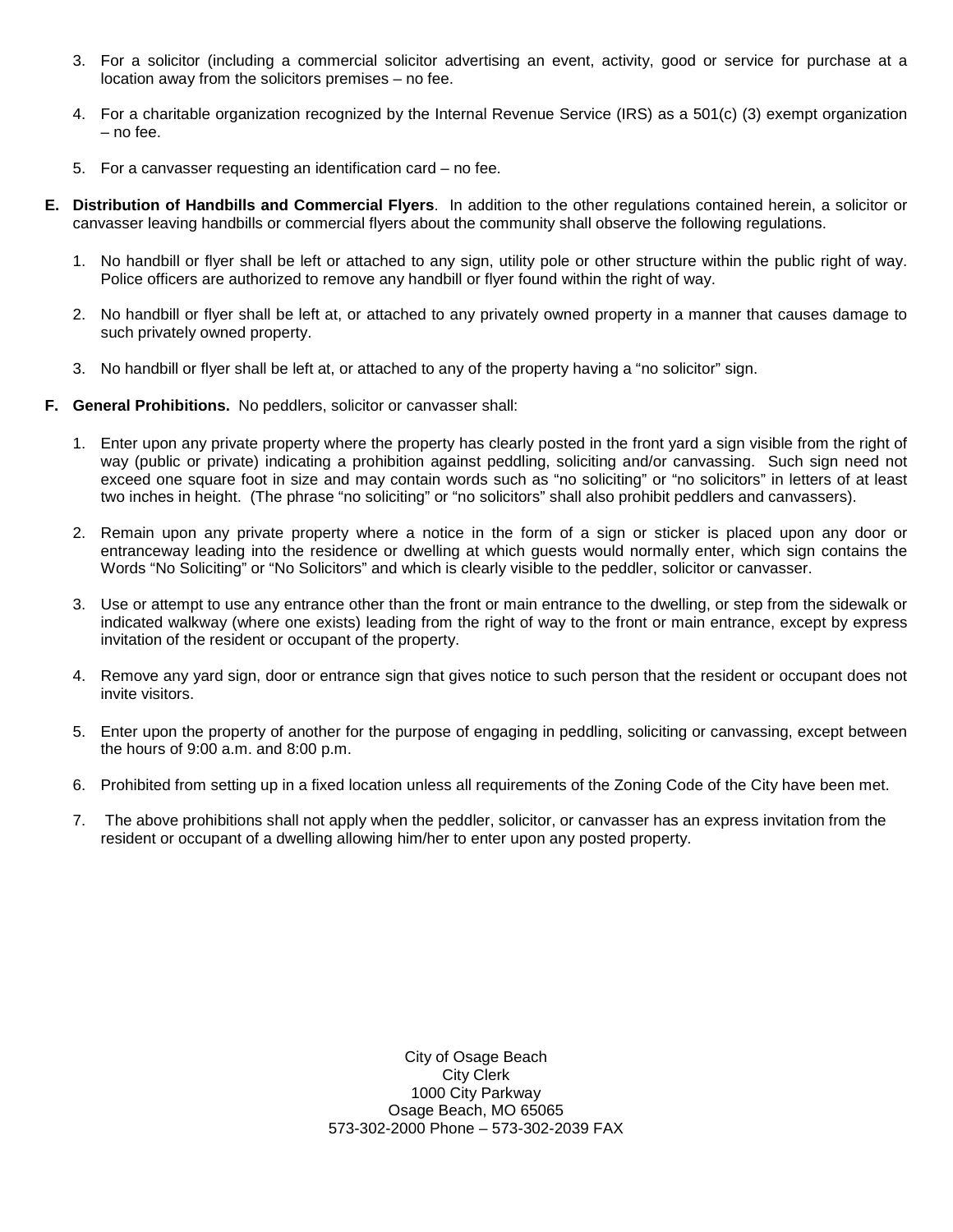| Date Received: |  |
|----------------|--|
| Date Issued:   |  |



#### **PEDDLER, SOLICITOR AND CANVASSER APPLICATION**

|    |                                                                                   | A. Applicant Name:                                              |                        |                                                                                                            |                                                                                                                    |  |  |  |  |
|----|-----------------------------------------------------------------------------------|-----------------------------------------------------------------|------------------------|------------------------------------------------------------------------------------------------------------|--------------------------------------------------------------------------------------------------------------------|--|--|--|--|
|    |                                                                                   | B. Number of Identification cards required:                     |                        |                                                                                                            |                                                                                                                    |  |  |  |  |
|    |                                                                                   | C. Type of card requested:                                      | $\Box$ Peddler - \$500 | □ Solicitor - No Fee                                                                                       | □ Canvasser - No Fee                                                                                               |  |  |  |  |
| D. | If you request an identification card you must provide the following information: |                                                                 |                        |                                                                                                            |                                                                                                                    |  |  |  |  |
|    |                                                                                   | 1. Permanent address of the applicant:                          |                        |                                                                                                            |                                                                                                                    |  |  |  |  |
|    |                                                                                   |                                                                 |                        |                                                                                                            |                                                                                                                    |  |  |  |  |
|    | 2.                                                                                | If applicable, local address of applicant:                      |                        |                                                                                                            |                                                                                                                    |  |  |  |  |
|    |                                                                                   |                                                                 |                        |                                                                                                            |                                                                                                                    |  |  |  |  |
|    | 3.                                                                                |                                                                 |                        | Permanent address for each person requesting an identification card:                                       |                                                                                                                    |  |  |  |  |
|    |                                                                                   |                                                                 |                        |                                                                                                            |                                                                                                                    |  |  |  |  |
|    | 4.                                                                                | Date of birth:                                                  |                        |                                                                                                            |                                                                                                                    |  |  |  |  |
|    | 5.                                                                                | Place of birth:                                                 |                        |                                                                                                            |                                                                                                                    |  |  |  |  |
|    | 6.                                                                                | Description of activity proposed with this identification card: |                        |                                                                                                            |                                                                                                                    |  |  |  |  |
|    |                                                                                   |                                                                 |                        |                                                                                                            |                                                                                                                    |  |  |  |  |
|    | 7.                                                                                | identification card:                                            |                        | List all infractions, offenses, including felony and misdemeanor convictions for each person requesting an |                                                                                                                    |  |  |  |  |
|    |                                                                                   |                                                                 |                        |                                                                                                            |                                                                                                                    |  |  |  |  |
|    | 8.                                                                                | used by each person for whom a card is requested:               |                        |                                                                                                            | Provide the motor vehicle make, model, year, color and state license plate number of any/all vehicle(s) to will be |  |  |  |  |
|    |                                                                                   |                                                                 |                        |                                                                                                            |                                                                                                                    |  |  |  |  |

- E. Additional Requirements for a Peddler's Identification Card.
	- 1. A copy of a valid retail sales tax license (individual, agent or principal) issued by the State Director of Revenue as required by RSMo 144.083; said license shall contain "Osage Beach" as the licensee's address.
	- 2. Proof must be attached to this application that the applicant is a licensed itinerant vendor within the meaning of RSMo.150.380; **OR**
	- 3. Proof must be attached to this application that the applicant is exempt from said requirement.
	- 4. The applicant must produce written permission from the property owner where the proposed activity is to take place.